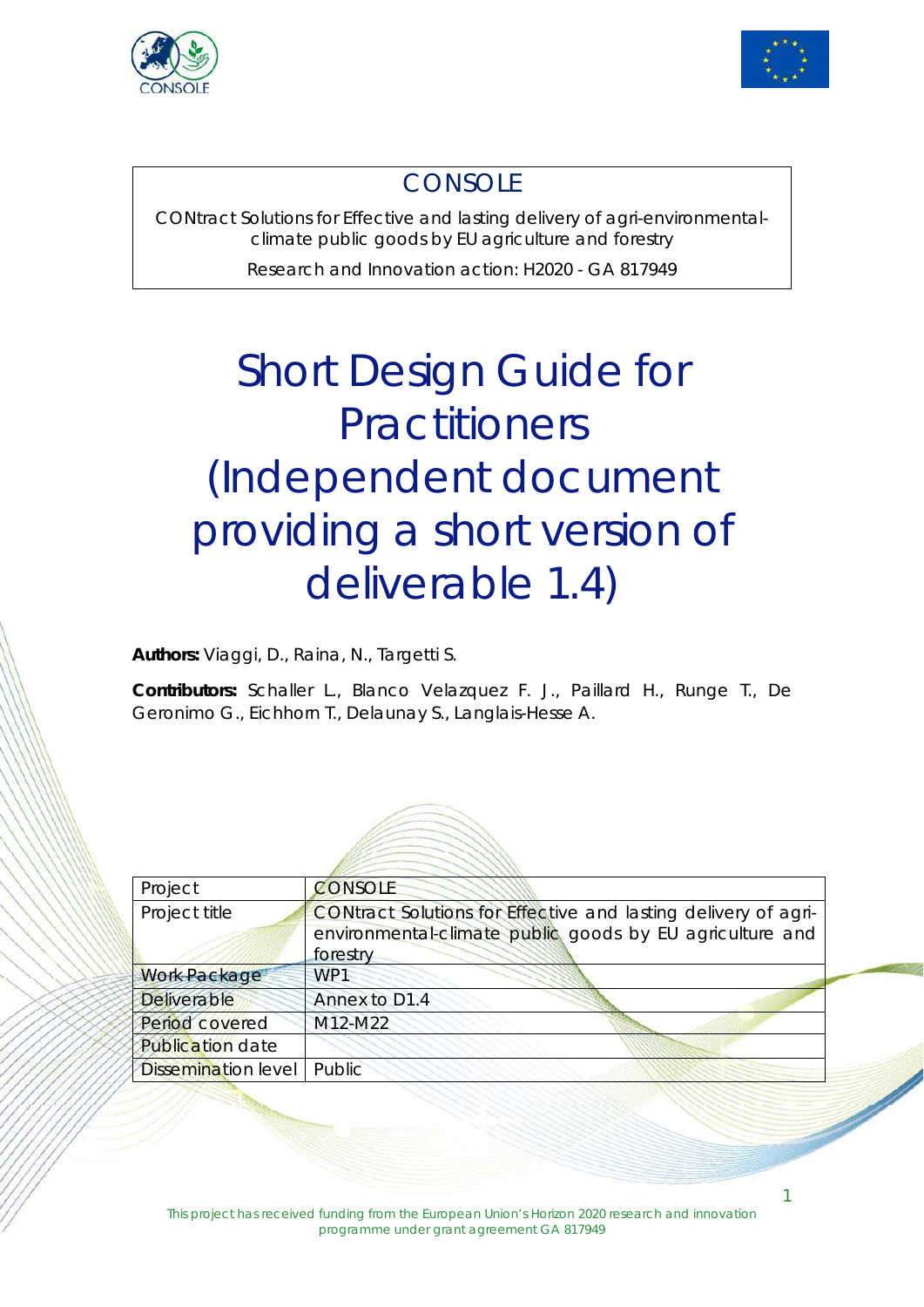



#### Project Consortium

| $N^{\circ}$    | Participant organisation name                                                   | Country                |
|----------------|---------------------------------------------------------------------------------|------------------------|
| $\mathbf{1}$   | ALMA MATER STUDIORUM - UNIVERSITA DI BOLOGNA                                    | $\mathsf{I}\mathsf{T}$ |
| $\overline{2}$ | REGIONE EMILIA ROMAGNA                                                          |                        |
| 3              | CONSORZIO DELLA BONIFICA DELLA ROMAGNA OCCIDENTALE                              | $\mathsf{I}\mathsf{T}$ |
| $\overline{4}$ | UNIVERSITAET FUER BODENKULTUR WIEN                                              | AT                     |
| 5              | Ecorys Brussels N.V.                                                            | <b>BE</b>              |
| 6              | EUROPEAN LANDOWNERS' ORGANIZATION                                               | <b>BE</b>              |
| $\overline{7}$ | ASSOCIATION OF AGRI-ENVIRONMENTAL FARMERS                                       | <b>BG</b>              |
| 8              | INSTITUTE OF AGRICULTURAL ECONOMICS                                             |                        |
|                | JOHANN HEINRICH VON THUENEN-INSTITUT,                                           |                        |
| 9              | <b>BUNDESFORSCHUNGSINSTITUT FUER</b>                                            | DE                     |
|                | LAENDLICHE RAEUME, WALD UND FISCHEREI                                           |                        |
| 10             | <b>EVENOR TECH SL</b>                                                           | ES                     |
| 11             | ASOCIACIÓN AGRARIA JÓVENES AGRICULTORES DE SEVILLA                              | ES                     |
| 12             | UNIVERSIDAD POLITECNICA DE MADRID                                               | ES                     |
| 13             | LUONNONVARAKESKUS                                                               | FI.                    |
| 14             | ASSEMBLEE DES REGIONS EUROPEENNES FRUITIERES LEGUMIERES ET<br><b>HORTICOLES</b> | <b>FR</b>              |
| 15             | <b>ASSOCIATION TRAME</b>                                                        | <b>FR</b>              |
| 16             | CENTRE NATIONAL DE LA RECHERCHE SCIENTIFIQUE CNRS                               | <b>FR</b>              |
| 17             | INSTITUT NATIONAL DE LA RECHERCHE AGRONOMIQUE                                   | <b>FR</b>              |
| 18             | UNIVERSITY COLLEGE CORK - NATIONAL UNIVERSITY OF IRELAND,<br><b>CORK</b>        | ΙE                     |
| 19             | UNIVERSITA DI PISA                                                              | $\mathsf{I}\mathsf{T}$ |
| 20             | ZEMNIEKU SAEIMA                                                                 | LV                     |
| 21             | <b>STICHTING VU</b>                                                             | <b>NL</b>              |
| 22             | STICHTING HET WERELD NATUUR FONDS-NEDERLAND                                     | <b>NL</b>              |
| 23             | SZKOLA GLOWNA GOSPODARSTWA WIEJSKIEGO                                           | PL                     |
| 24             | UNIVERSITY OF LEEDS                                                             |                        |

2

Í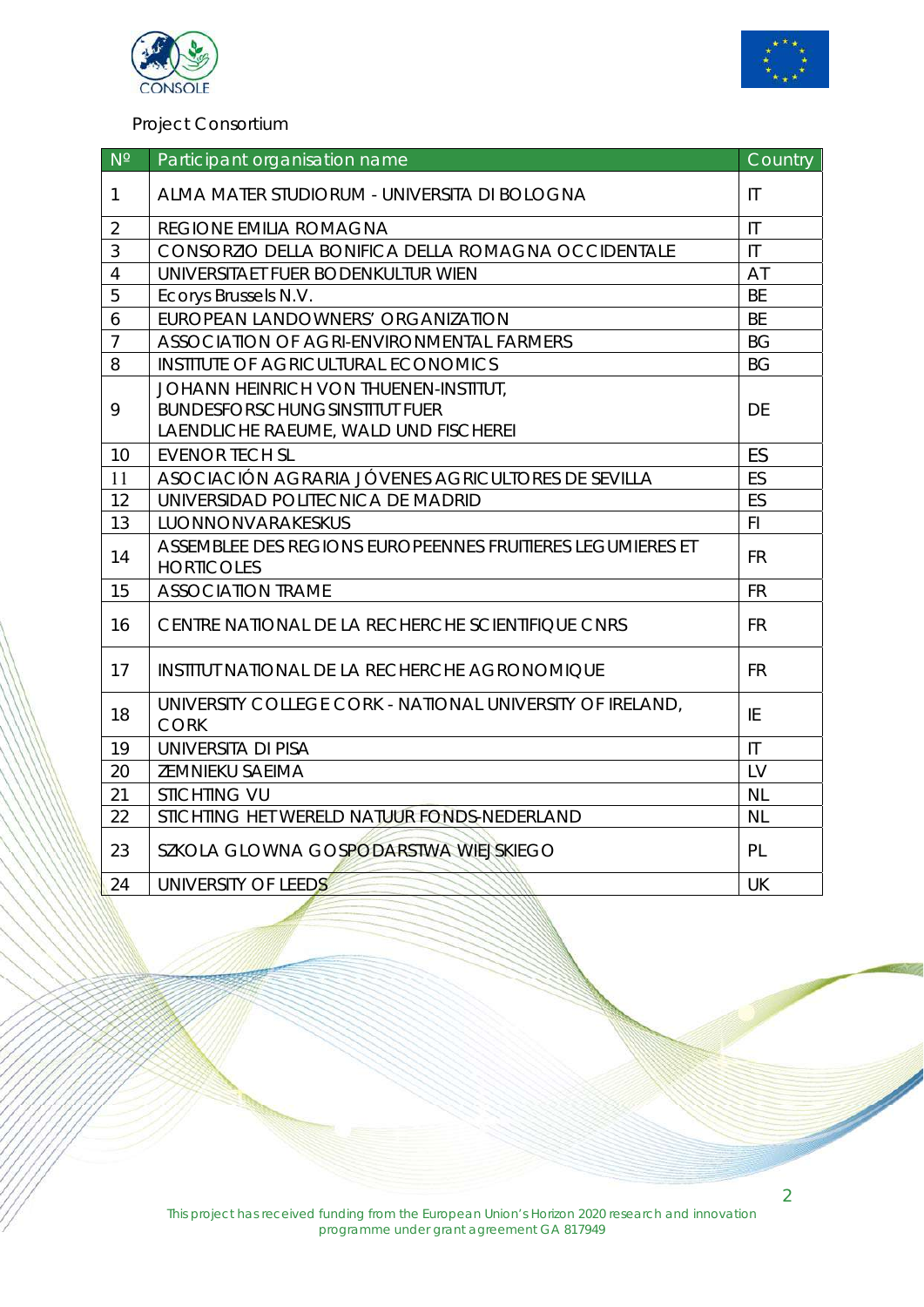



### Table of contents

| $\mathbf{1}$ |     |  |  |  |  |
|--------------|-----|--|--|--|--|
| 2            |     |  |  |  |  |
| 3            |     |  |  |  |  |
|              | 3.1 |  |  |  |  |
|              | 3.2 |  |  |  |  |
|              | 3.3 |  |  |  |  |
| 4            |     |  |  |  |  |
| 5            |     |  |  |  |  |
|              | 5.1 |  |  |  |  |
|              | 5.2 |  |  |  |  |
|              | 5.3 |  |  |  |  |
|              | 5.4 |  |  |  |  |
| 6            |     |  |  |  |  |
| 7            |     |  |  |  |  |
| 8            |     |  |  |  |  |
|              |     |  |  |  |  |

## List of figures

| Fig 3 Model contracts for the four types based on an individual contract feature                  |
|---------------------------------------------------------------------------------------------------|
|                                                                                                   |
| Fig 4 Model contracts for the most revealed hybrid types of contracts 8                           |
|                                                                                                   |
|                                                                                                   |
|                                                                                                   |
|                                                                                                   |
| Fig 9 Decision tree for designing land tenure schemes <b>State and the Contract of Augusta</b> 14 |

3

Í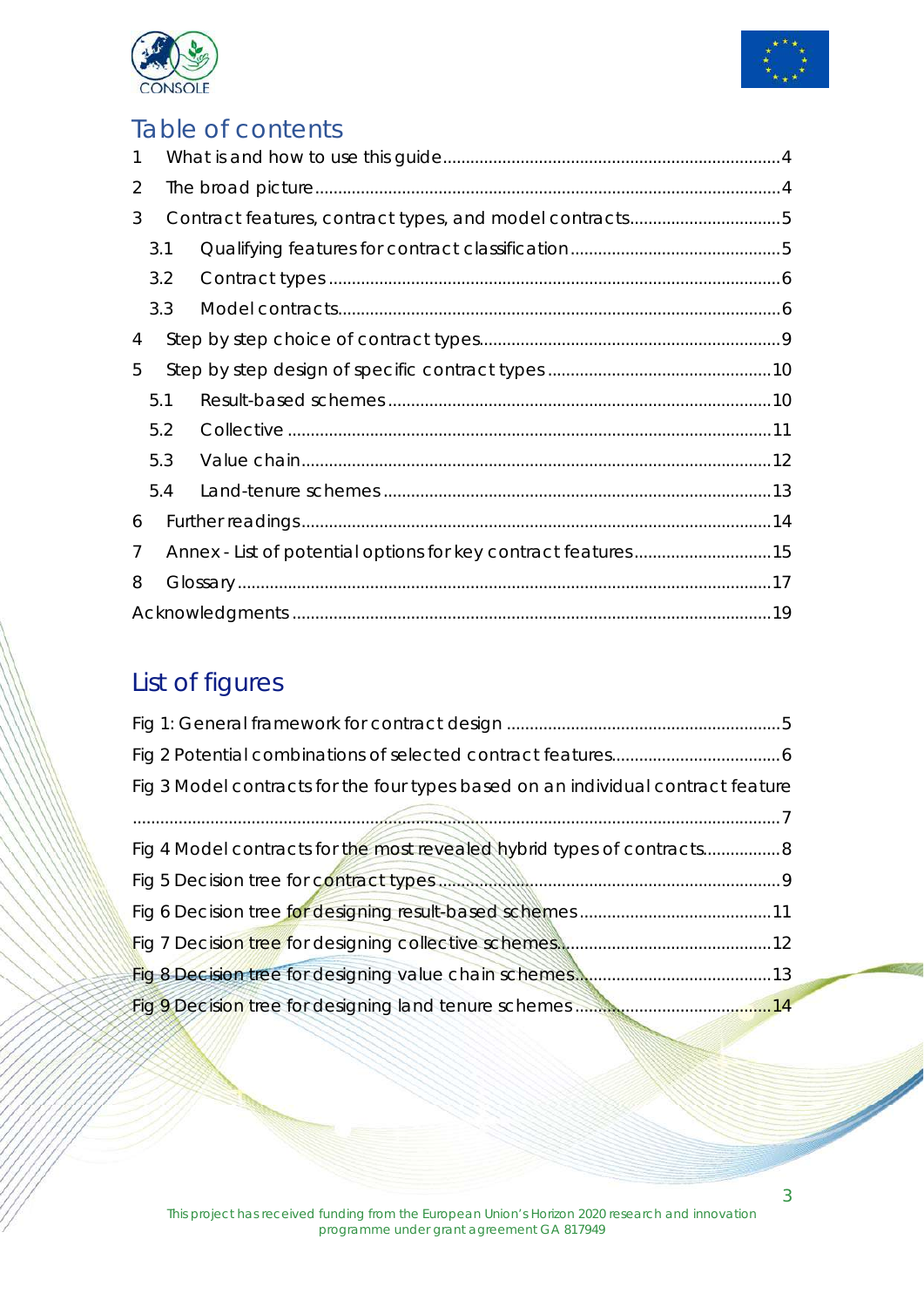



### What is and how to use this quide

This document is a guide for practitioners to support the design of initiatives for the provision of agri-environmental-climate public goods (AECPGs) by agriculture and forest, focusing on the consideration of four contract characteristics: land tenure prescriptions, result-based payments, collective provisions, and value chain contracts.

The document is intended as an entry point to support contract design. It starts from the whole picture of contract design based on local needs, illustrates simplified model contracts, and then provides simple illustrations of decision trees supporting the decision-making process.

This document is a short and concise version of the report D1.4 that describes the Draft framework for the provision of AECPGs developed in the CONSOLE project and represents the draft version of a complete design guide. References to D1.4 are made through the text of this short guide to indicate where more details can be found for each design topic.

This version of the document is intended as a draft to test its usefulness through task 5.2 activities of CONSOLE. Any feedback and suggestions are welcome, particularly on model contracts and decision trees in sections 3, 4, and 5.

### 2 The broad picture

The design of contract solutions requires considering the broad picture of needs and design options. Design options are illustrated by the framework below (Fig 1), where decision-making about specific and general contract characteristics (AECPG contract features) is aimed to answer the need of a particular context. Depending on specific mechanisms/processes, they affect that context by determining the impact of the contract implementation.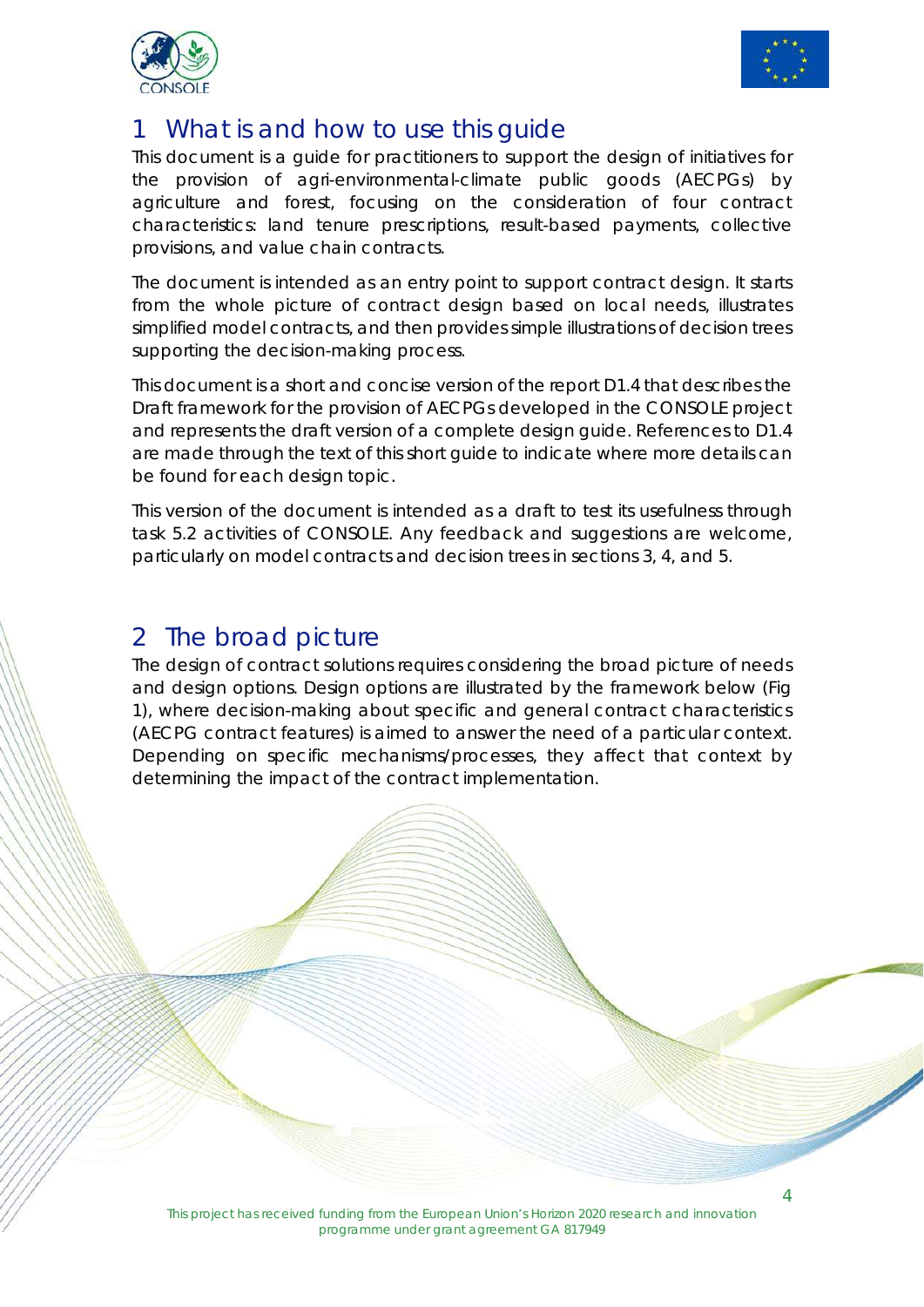





Fig 1: General framework for contract design

### 3 Contract features, contract types, and model contracts

#### 3.1 Qualifying features for contract classification

We use four specific contract features highlighted in bold in the figure above (Fig 1) to identify contract types in this document. These features are the following:

- 1. **Tenure-related environmental prescriptions (qualifying land tenure contracts):** Tenure-related environmental prescriptions under CONSOLE refer to those land lease or land contracts that include an environmental dimension (e.g., reduced rent associated with environmental prescriptions)
- 2. **Reference parameter for payment Result-based:** Result-based approaches connect payments to environmental effects or the amount of AECPGs provided (environmental outcomes and benefits). In result-oriented contracts, the payment may depend on a simplified measurement based on models or a point system linking a set of practices to expected outcomes. In the latter, the difference between result-based and action-based is more blurred.
- 3. **Cooperation among farmers/actors (qualifying collective**  approaches): In a broad sense, collective approaches are schemes where groups of farmers/foresters/landowners and other actors with a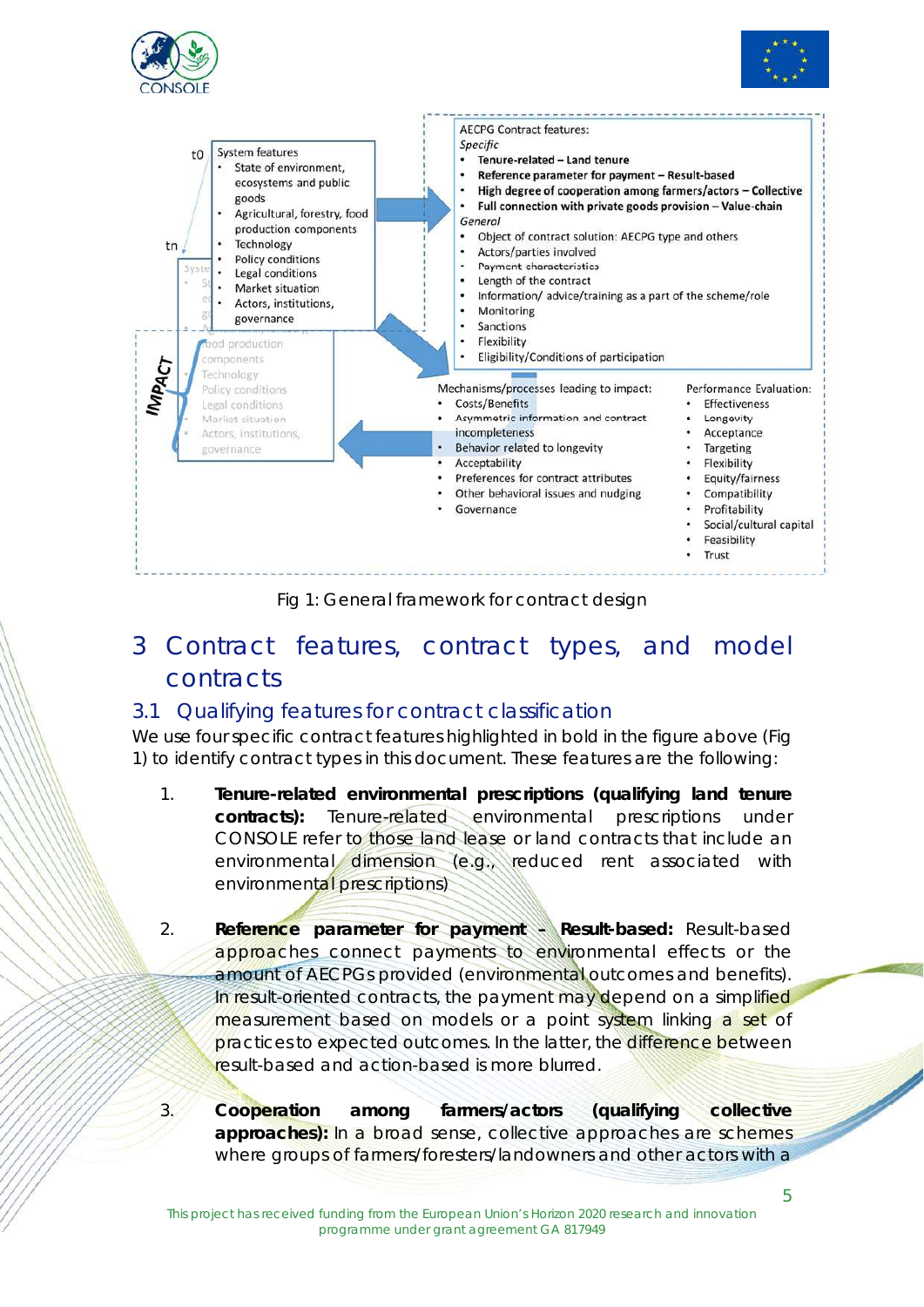



high degree of cooperation establish a formal entity and apply for an AES collectively. The payment for the activities to meet environmental objectives and enhance AECPGs is then made to the group, not the individual farmer. But different forms are possible, for instance, payments for the individual farmers that adhere to a collective.

4. **Connection with private goods provision (qualifying value-chain approaches):** Production of public goods is achieved through targeted prescriptions included in contracts for agricultural/forestry products. It implies that consumers have clear information about the connection of the product with the public good and therefore (usually) accept to pay for that attached added value

#### 3.2 Contract types

The four contract features above often occur in combinations generating "hybrid types." (See D2.3 and D2.4 - case study analysis for more details). Based on the different combinations, sixteen different contract types can be identified in Fig 2 below. Some combinations are particularly common and thus interesting, for example, hybrid forms between result-based and collective. However, the most suitable mix can only be evaluated depending on local needs.



#### 3.3 Model contracts

We term "Model contracts" the combinations of features that can be considered a prototype (model) for each contract type based on the most frequent combinations of design features observed in practice. The most frequent qualifying features for the contract types above are illustrated in figures below (Fig 3 and Fig 4) for the most common hybrids (details available in D1.4, section 4).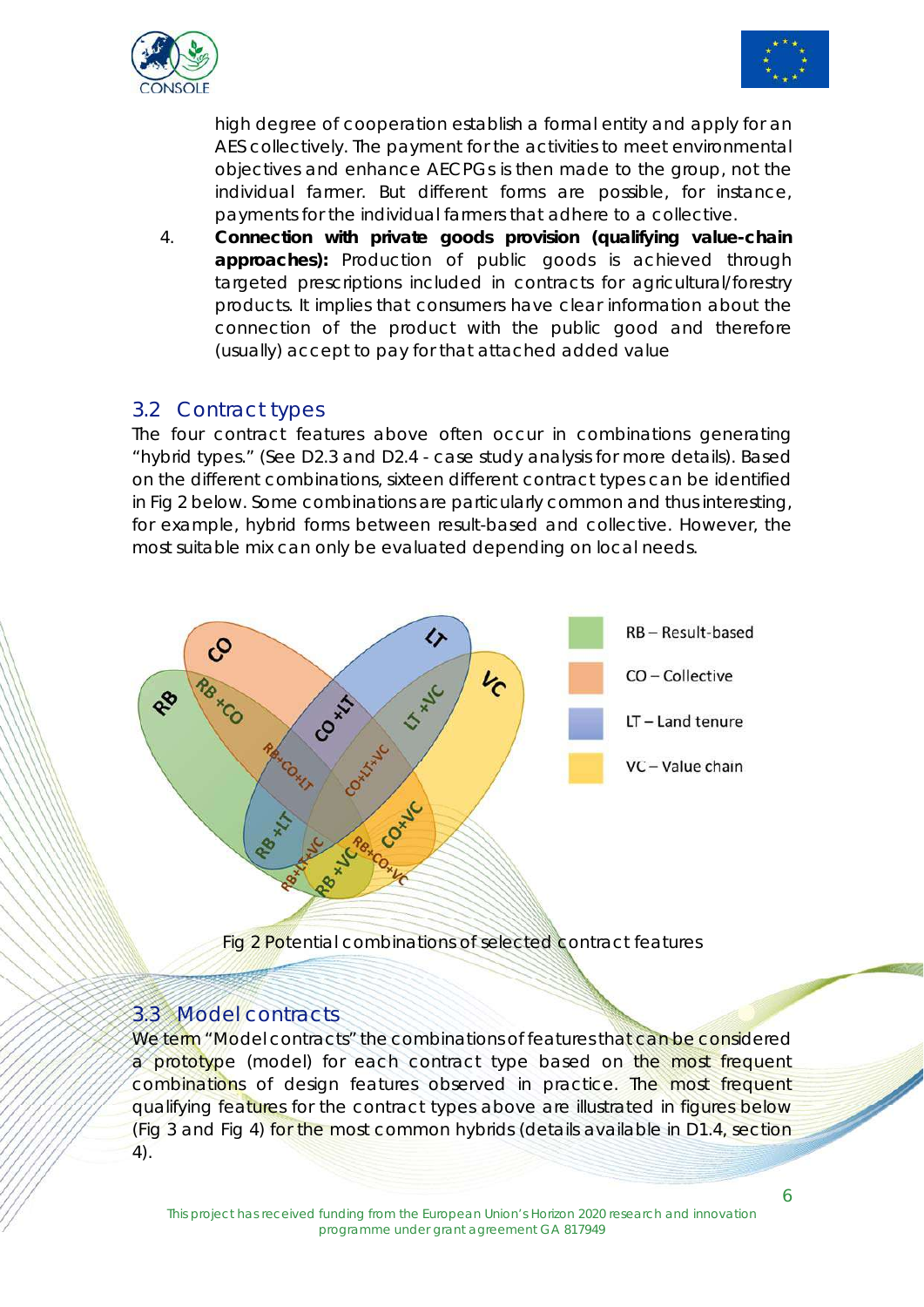





Fig 3 Model contracts for the four types based on an individual contract feature

This project has received funding from the European Union's Horizon 2020 research and innovation programme under grant agreement GA 817949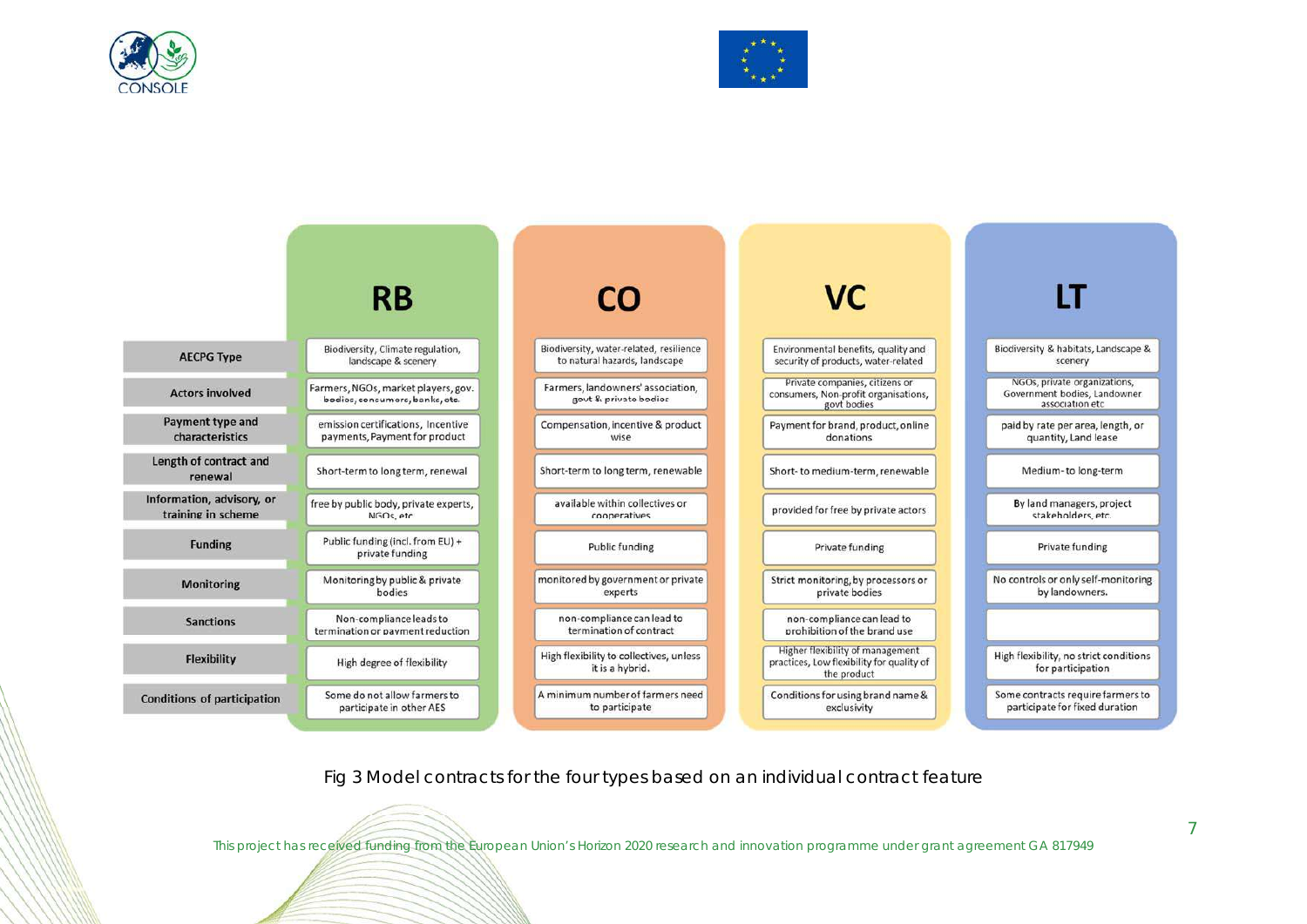





Fig 4 Model contracts for the most revealed hybrid types of contracts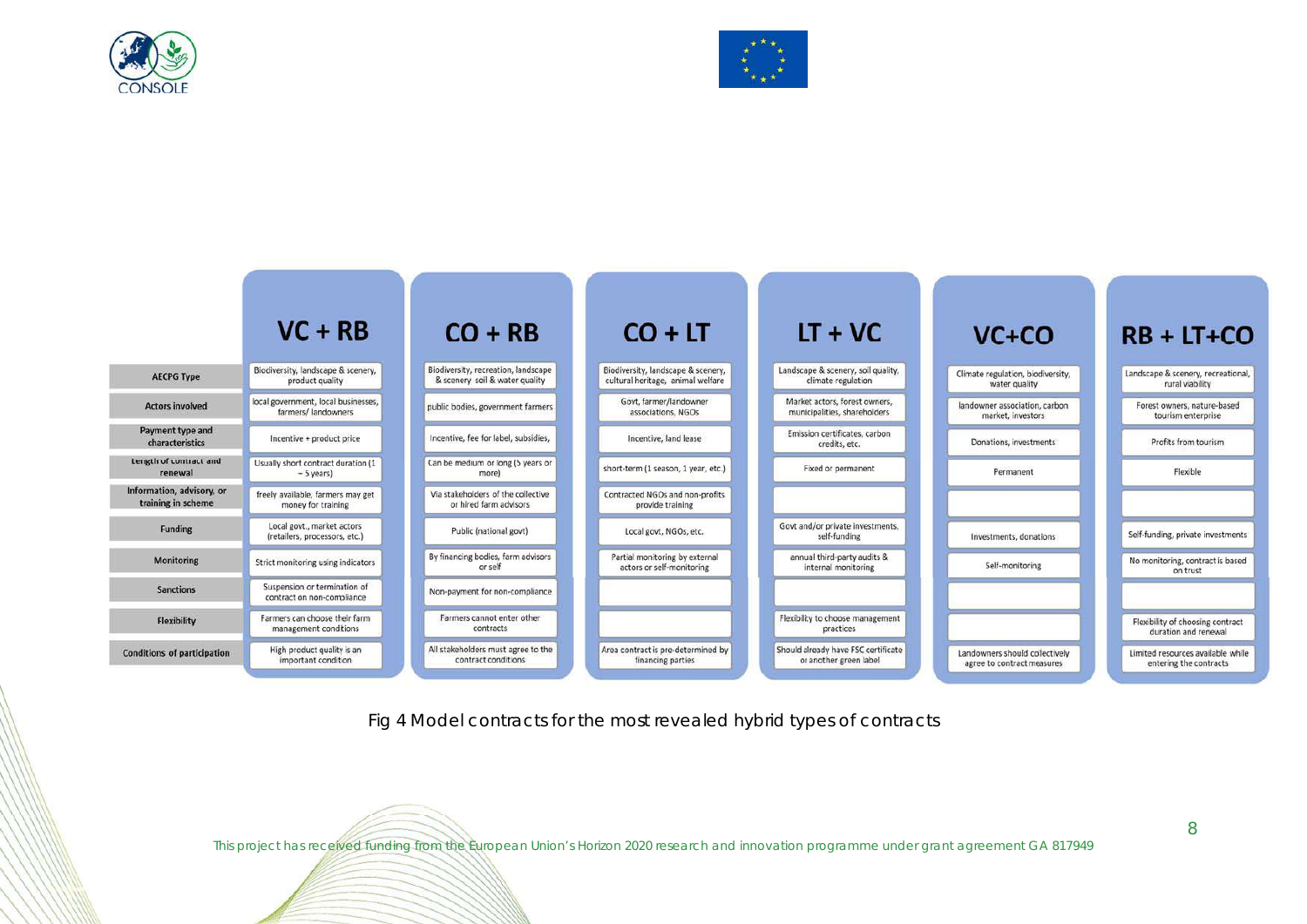



### 4 Step by step choice of contract types

Deciding upon the appropriate voluntary scheme depends on some essential steps. Each step poses critical questions that need to be answered before selecting the suitable contract type). These are:

A. Targeted public good(s): What are the public goods/ ecosystem services/ environmental and climate objectives being targeted? What are the expected ecological achievements?

B. Decision context: What are the different instruments and contractual solutions available for achieving the objectives?

C. Technical feasibility: Availability of expertise and training and development staff? Scale?

D. Actors involved: Stakeholder involvement and motivations? Farming community reaction?

E. Funding: Sources of funding? Calculation of the payments? Administrative support?

F. Other factors: Cost-effectiveness. Market Preferences.

G. Legal Framework: Factors for implementation (like environmental legislation)? Mandatory requirements?

Below is a flowchart (Fig 5) incorporating the essential steps to evaluate while choosing an instrument. The result of choice can be one of the contract types studied here, mixed, or another type (e.g., individual practice-based) or even none. One of the critical steps in the implementation of innovative contract types is to detect if the new contract type is a better option or not compared with what is in place.



This project has received funding from the European Union's Horizon 2020 research and innovation programme under grant agreement GA 817949

9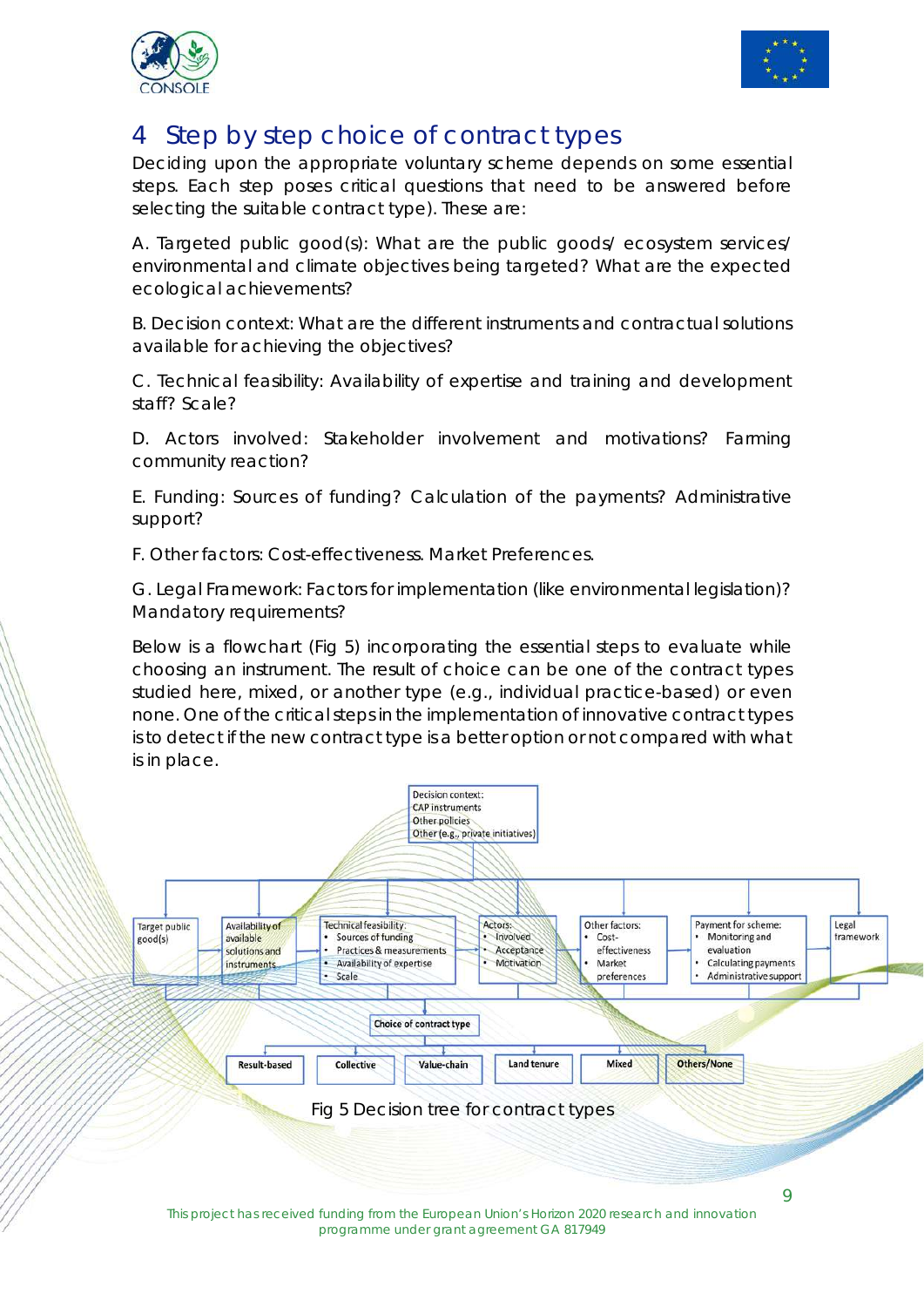



### 5 Step by step design of specific contract types

Below we illustrate decision trees for the four main contract types identified above. Typical steps in the decision trees for designing the specific contract types include defining clear objectives for the AES, understanding what contract features best suit the spatial, socio-economic, and political settings of the regions, considering the feasibility of the contract solutions (in terms of legal, technological, and monetary perspectives) and finally, discussing the design with stakeholders. The difference among the four contract types is the type of actors involved, different funding sources that could be present, different mechanisms for payment, etc. These choices could have implications for many other contract design parameters that must be consistently chosen. We designed decision trees that can help practitioners decide step by step about adopting each specific contract solution and a general method for designing it.

#### 5.1 Result-based schemes

ŗ

For result-based payments, it is necessary first to identify the availability, source, and type of funding and, if this is public funding, to check if the scheme can comply with funding requirements. Then the availability of knowledge, skills, and institutional capacity must be considered. It is crucial to assess if the expected response and uptake by the target farmers will be sufficient to achieve the environmental objectives and, if relevant, whether farmers will co-operate with other stakeholders to define and measure the result indicators. It is also important to consider how to pay for the objectives achieved. That is strictly linked to identifying indicators and adding transaction costs to the calculation of payments<sup>1</sup>. Result-based schemes can be designed based on the decision tree flowchart (Fig 6).

 $1$  Section 4.7.4 of DG AGRI Guidance document: technical elements of agri-environment-climate measure in the programming period 2014‐20 (version November 2014). Brussels.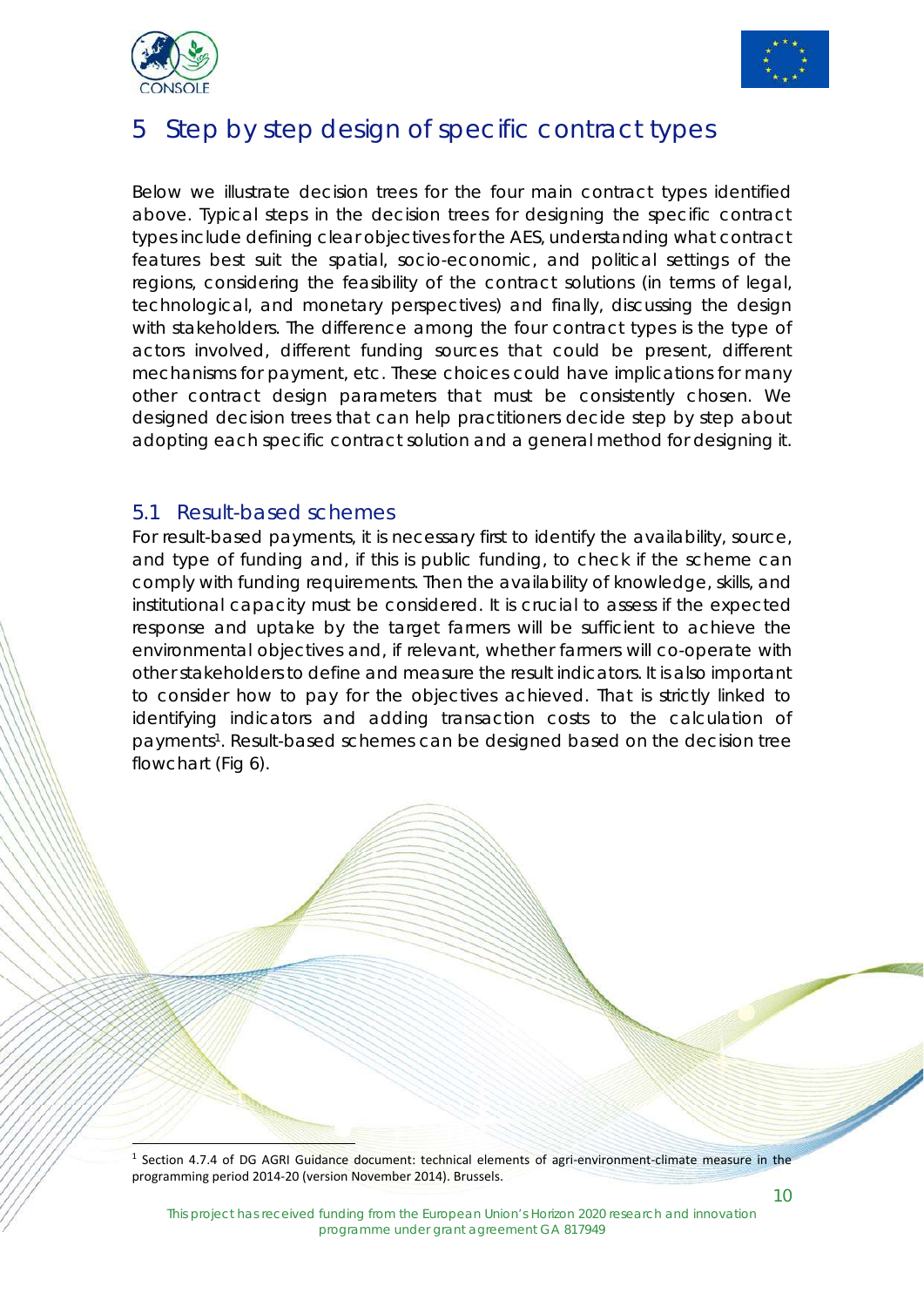



Refer to environmental priorities for the farmland/area (national and regional obligations, SWOT analysis, priorities for RDP, etc.)

Define clear objectives for the agri-environmental-climate scheme



Fig 6 Decision tree for designing results-based schemes

### 5.2 Collective

A vital design step in collective schemes is the role of specific actors in implementing the scheme, especially collectives and associations of farmers and foresters. Also, studies show that farmers are not always well-disposed towards collective and collaborative features in a scheme like collective payments or collective decision-making. So it is important to consider the feasibility of a collective scheme and provide the practitioners with the flexibility to modify the scheme design. The decision tree mainly includes a loop for decision-making and flexibility before designing a collective scheme. Fig 7 below will help practitioners to choose and design efficient collective schemes.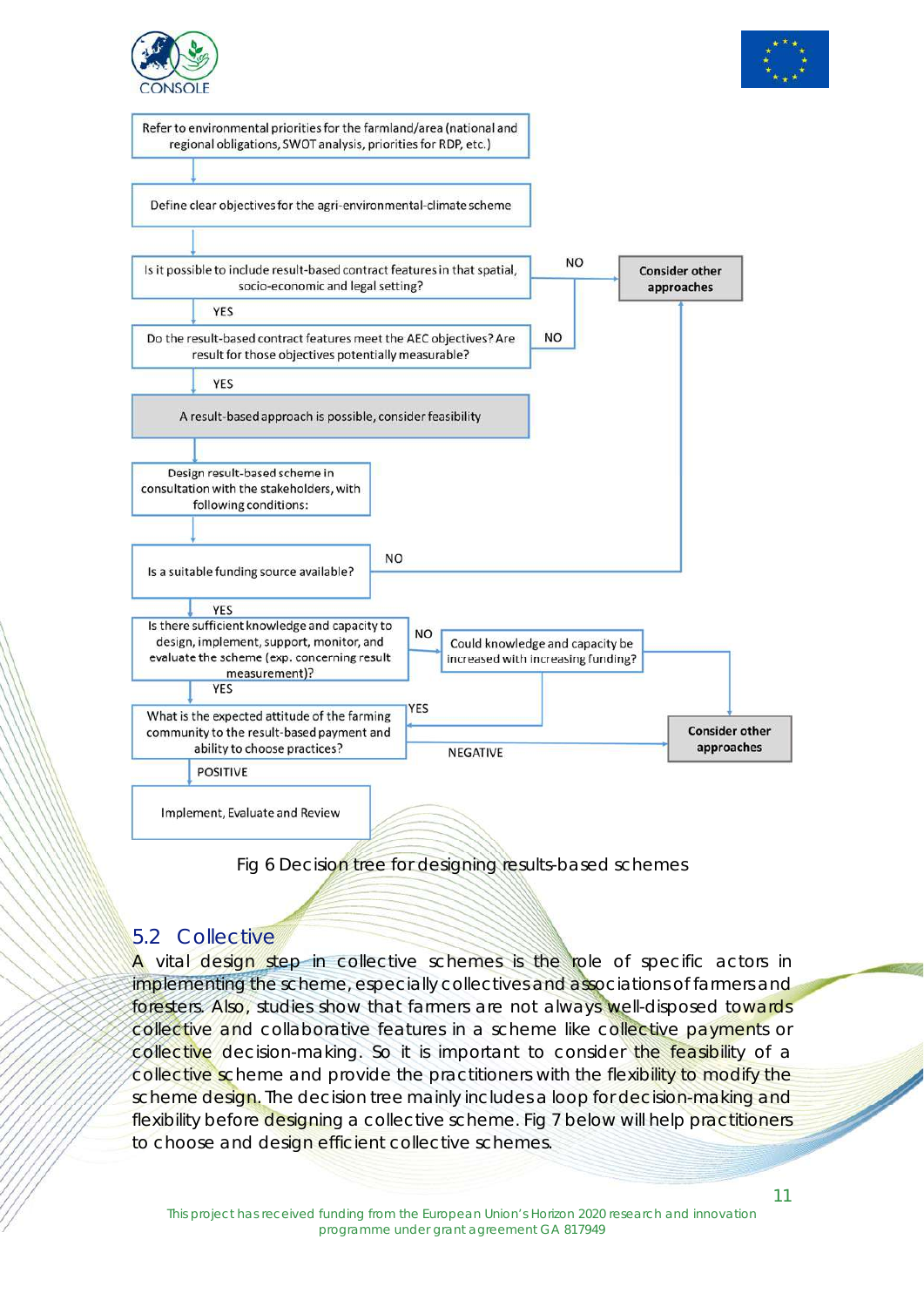





#### Fig 7 Decision tree for designing collective schemes

#### 5.3 Value chain

Value chain contract types usually pay the farmers in exchange for a particular product derived by environmental prescriptions attached to a contract for the provision of a private good, assuming consumers are willing to pay for the public good when purchasing the private good. So, the role of the market, market players, and buyers/consumers are important in designing a value-chain contract type. Thus, before choosing to design and engage in a value chain contract, it is critical to check the market conditions and product requirements and then match them to the environmental objectives they intend to meet with the product. If the market conditions are unsuitable, practitioners should consider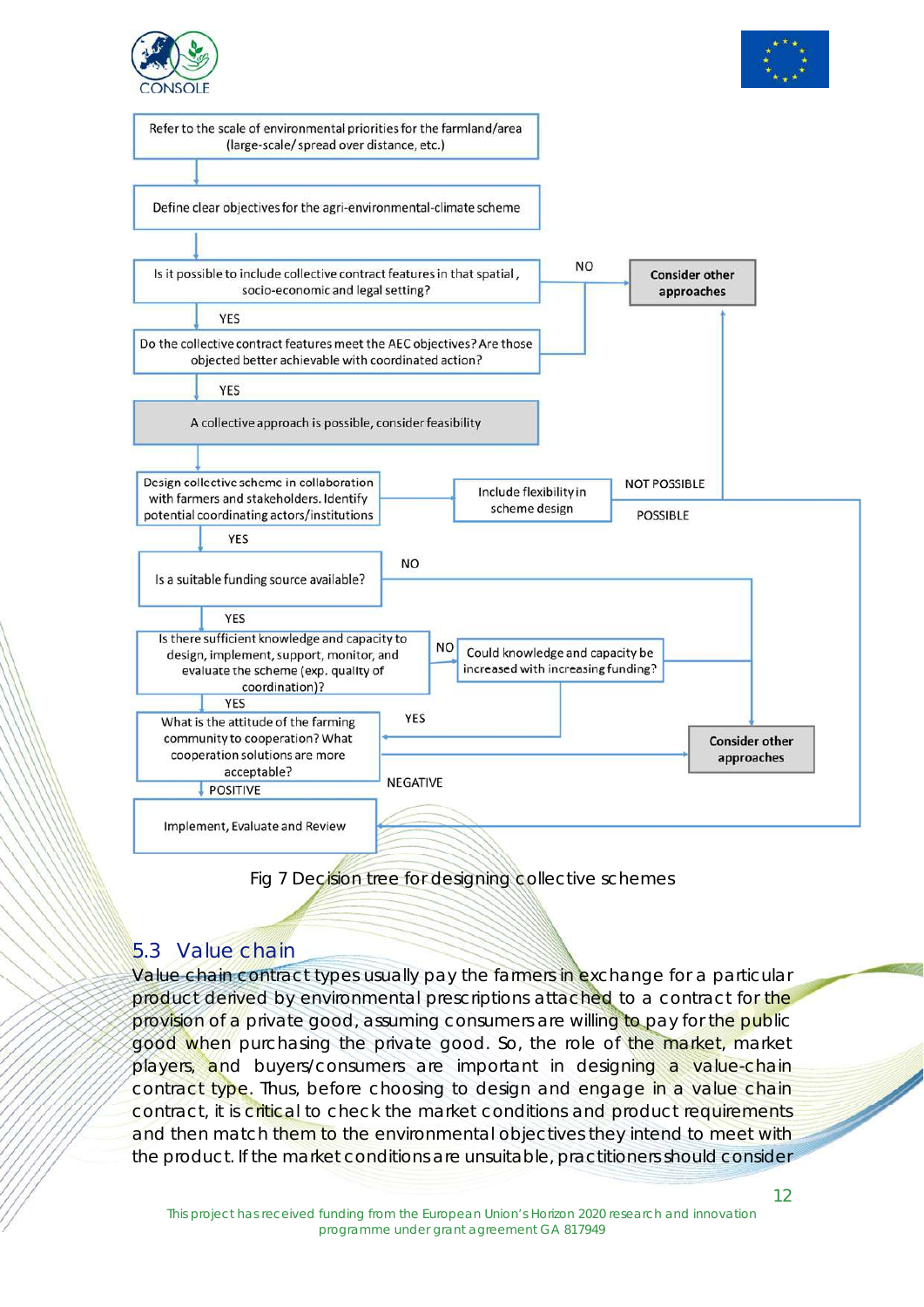![](_page_12_Picture_0.jpeg)

![](_page_12_Picture_1.jpeg)

using other contract solutions. To design efficient value chain schemes, practitioners can refer to the decision tree in Fig 8 below.

![](_page_12_Figure_3.jpeg)

Fig 8 Decision tree for designing value chain schemes

#### 5.4 Land-tenure schemes

An important step in designing the land tenure contract solutions is engaging with landowners as primary stakeholders; in particular, it is important to detect landowners interested in promoting tenure solutions that provide public goods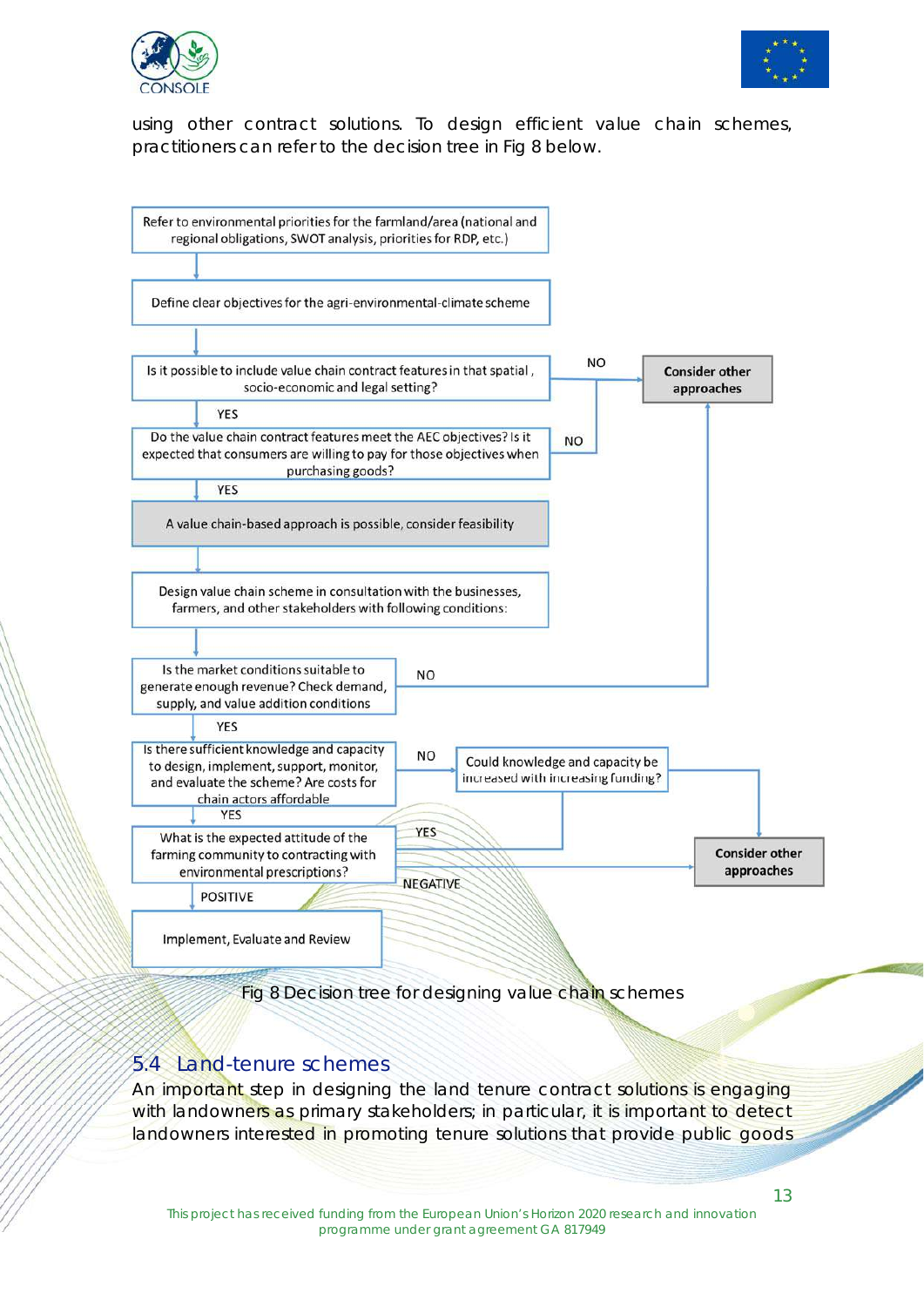![](_page_13_Picture_0.jpeg)

![](_page_13_Picture_1.jpeg)

(e.g., public owners, etc.). Land tenure-related contracts are also strongly determined by the legal framework. The decision tree is illustrated below (Fig 9).

![](_page_13_Figure_3.jpeg)

### 6 Further readings

- 1. D1.1 Preliminary framework
- 2. D2.1 Catalogue of descriptive factsheets of all European case studies
- 3. D2.2 Draft report on experiences from outside the EU
- 4. D2.3 Report on European in-depth case studies
- 5. D2.4 Report on WP2 lessons learned

This project has received funding from the European Union's Horizon 2020 research and innovation programme under grant agreement GA 817949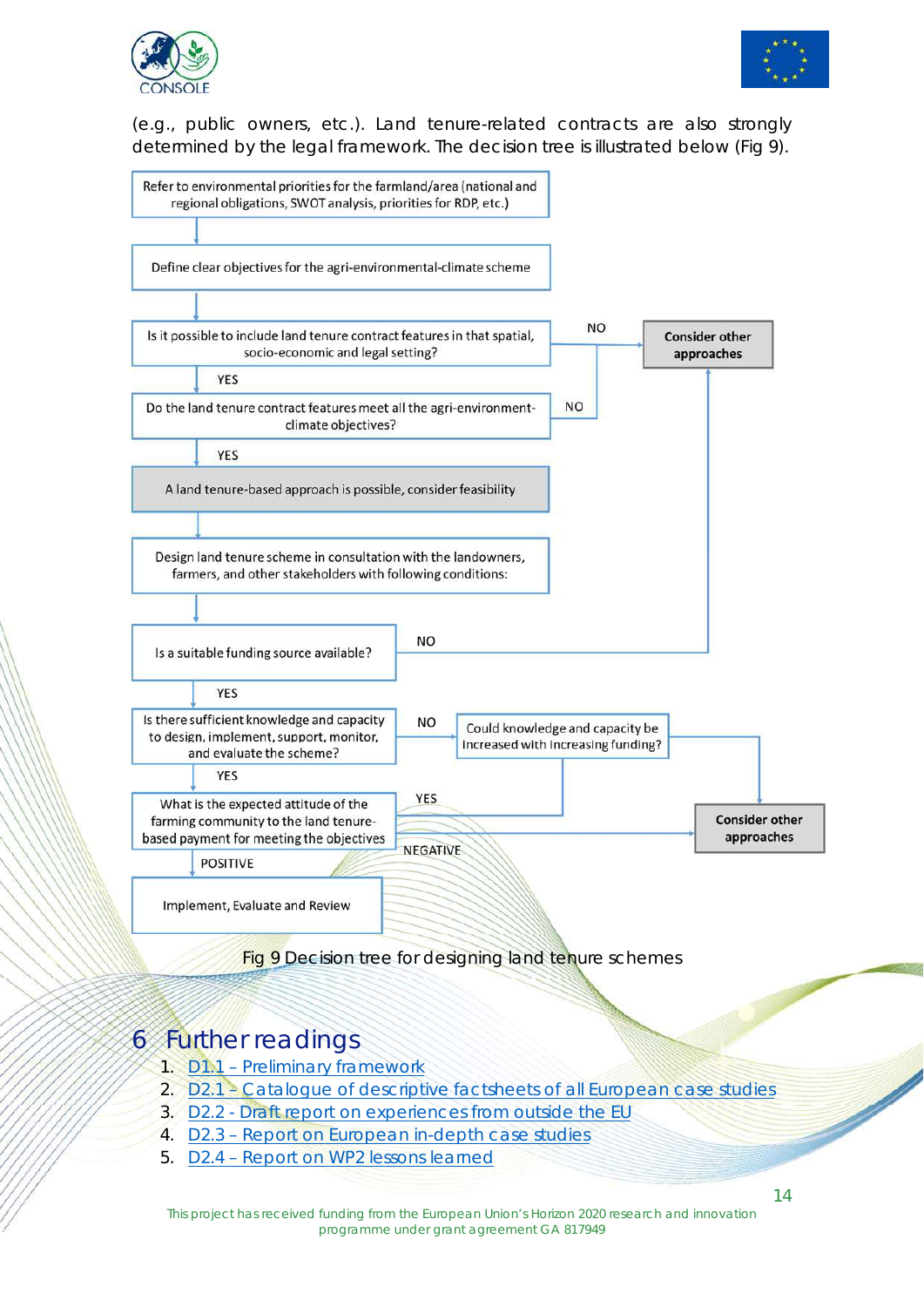![](_page_14_Picture_0.jpeg)

![](_page_14_Picture_1.jpeg)

### 7 Annex - List of potential options for key contract features

- 1. Actors/parties involved
	- **•** Farmers
	- Farmers Association(s)
	- Landowners' organization(s)
	- Civil society Non-profit organization
	- Civil society non-governmental organization
	- Civil society Community organizations
	- Civil society Cooperatives
	- Government (Centre/ state/ municipalities)
	- Private companies/ Market Players (Buyers, Processors, Retailers, etc.)
	- Private Associations
	- Animal Welfare Organizations/ Veterinarians
	- Research Project teams
	- Academicians/ Universities/ Research institutes/ Students
	- Ecologists/Researchers
	- Citizens/ Consumers
	- **Shareholders**
	- Banks (Private or Public)
- 2. Payment characteristic
	- Compensation payments/ incentives paid by rate per area, length, or quantity
	- Subsidies and tax benefits
	- Non-tradable emission certifications
	- Tradable emission certificates
	- Payment for Label or Brand
	- Conditional bonus payments (like vouchers/ one-time bonus/ etc.)
	- Payment for product/ Private contracts
	- Land lease/ Land tenure contracts
	- Online donations for conservation/ Crowdsourcing
	- Combination of incentive payments and product price
- 3. Object of contract solution: AECPG type and others

#### **Biodiversity**

- **Climate regulation (carbon sequestration and/or GHG emission** regulation)
- Resilience to natural hazards
- Quality and security of products
- Landscape& scenery
- 4. Contract length
	- Long-term- above 10 years

**September 1888**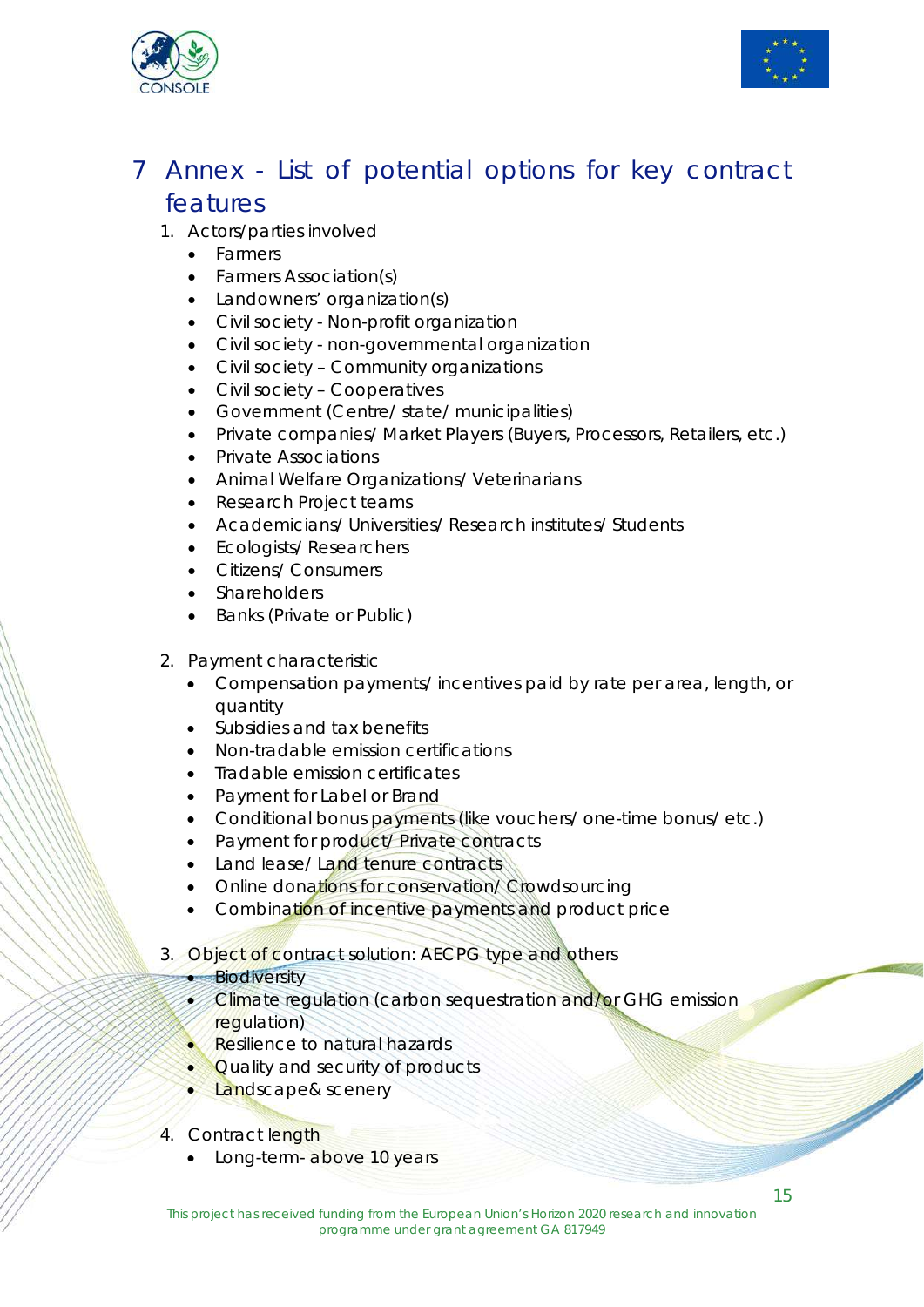![](_page_15_Picture_0.jpeg)

![](_page_15_Picture_1.jpeg)

- Medium-term- 5 to 10 years
- Short-term- 1 to 5 years
- Flexible
- Fixed
- 5. Monitoring & enforcement
	- Private bodies hired by the market actors or by market actors themselves
	- Private bodies hired by the govt.
	- Public bodies
	- Certification organizations
	- NGOs and non-profits
	- Private experts
	- Self-monitoring
	- No controls
	- Monitoring using special indicators
	- Monitoring for product category regulation
	- Monitoring farm performance (annually)
	- Models
	- Point system
- 6. Sanctions
	- Termination or reduction of payments
	- Termination of contract
	- Non-renewal of contract in case of non-compliance
	- Sanctioning of control criteria and their indicators in case of noncompliance
- 7. Flexibility
	- High flexibility for management practices
	- Flexibility to choose contract duration or leave program
	- Flexibility over areas to enrol
	- Flexibility to enter other contracts
- 8. Information as a part of the scheme/role
	- $\bullet$  Advice & training by public body
	- Advice & training by private bodies
	- Advice and training by experts
	- Advice and training by NGOs/ non-profits
	- **Free advice by participating stakeholders**
	- **Grant money for advice and training**
- 9. Eligibility/ Conditions for participation
	- No special conditions
	- Limitations to using the brand name/ labelling
	- Farmers/ stakeholders should have consensus over measures
	- Agreement on environmental targets and action plan beforehand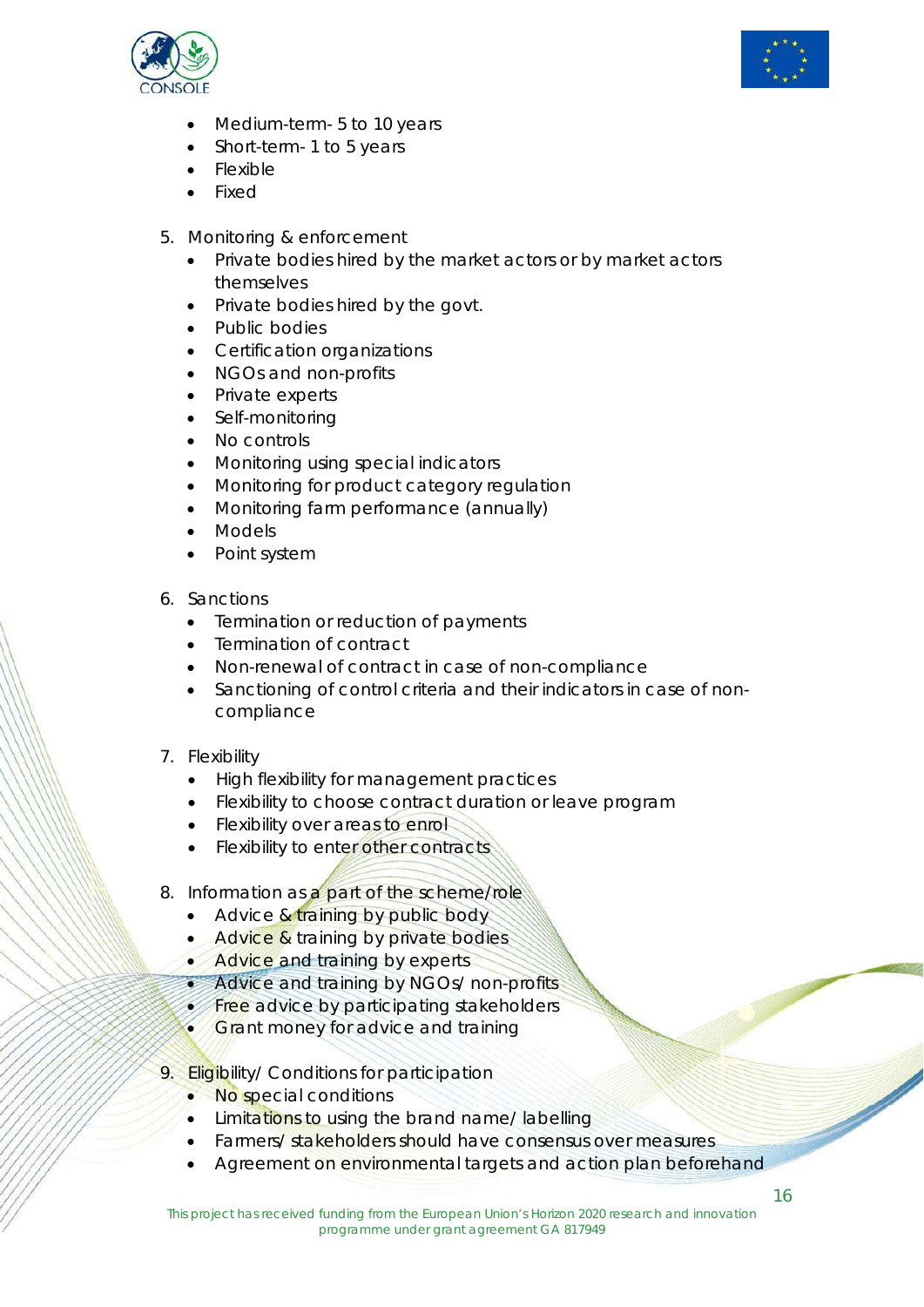![](_page_16_Picture_0.jpeg)

![](_page_16_Picture_1.jpeg)

- Not be participating in other AES
- A fixed duration of participation
- Minimum number of farmers need to participate
- Organic certification of enrolled farms

### 8 Glossary

The glossary provides definitions of terms and concepts included in the CONSOLE Project and, in particular, for the conceptual framework. Given below is the nonacademic version of the glossary and is meant to communicate the core concepts and definitions of the project in more straightforward language among practitioners. The academic version of the glossary is available with the complete version of the draft framework (Deliverable D1.4), which is available on the CONSOLE website and is open access.

**Tenure-related ->** Tenure-related contracts involve environmental clauses affecting the property and land-use rights on the land. For instance, grazing rights on communal lands are granted to farmers conditional to specific herd/flock management or landowners that rent at reduced fees to achieve an environmental target (e.g., Forest bank case study FI1).

**Reference-parameter for payment ->** a variable (e.g., number of birds, hectares under a prescribed practice, etc.) on which the payment of an agrienvironmental scheme is linked. Result-based schemes are characterized by a payment calibrated to a result parameter like higher species density, higher soil organic matter, etc. The parameter for the calculation of the payment can also originate from models or calculated in a point-system: In that case, the farmer can select across a range of practices, and on that base, the farmer's environmental performance is assessed.

**Role of cooperation among farmers/actors ->** two or more farmers/actors working together towards the achievement of a common goal identifies cooperation or collaboration. Cooperation is usually structured as a single entity represented by an intermediary that acts as the liaison with the paying agency to manage controversies and the distribution of the payment to the community. Collaboration features a group of members that agree to a plan of activities related to specific practices to achieve an environmental goal. However, no formal hierarchical structure is present, and each member is individually responsible toward the paying agency. Such forms of collaboration can also be defined as "networks."

**Contract and length of contract -> a contract is a formal agreement signed** between two or more parties. Contracts are defined/qualified by a set of different features arranged in different combinations that outline several alternatives. The length of a contract is an important feature for the achievement of environmental goals. Indeed, longer contracts are usually required to reach a range of environmental and climate targets.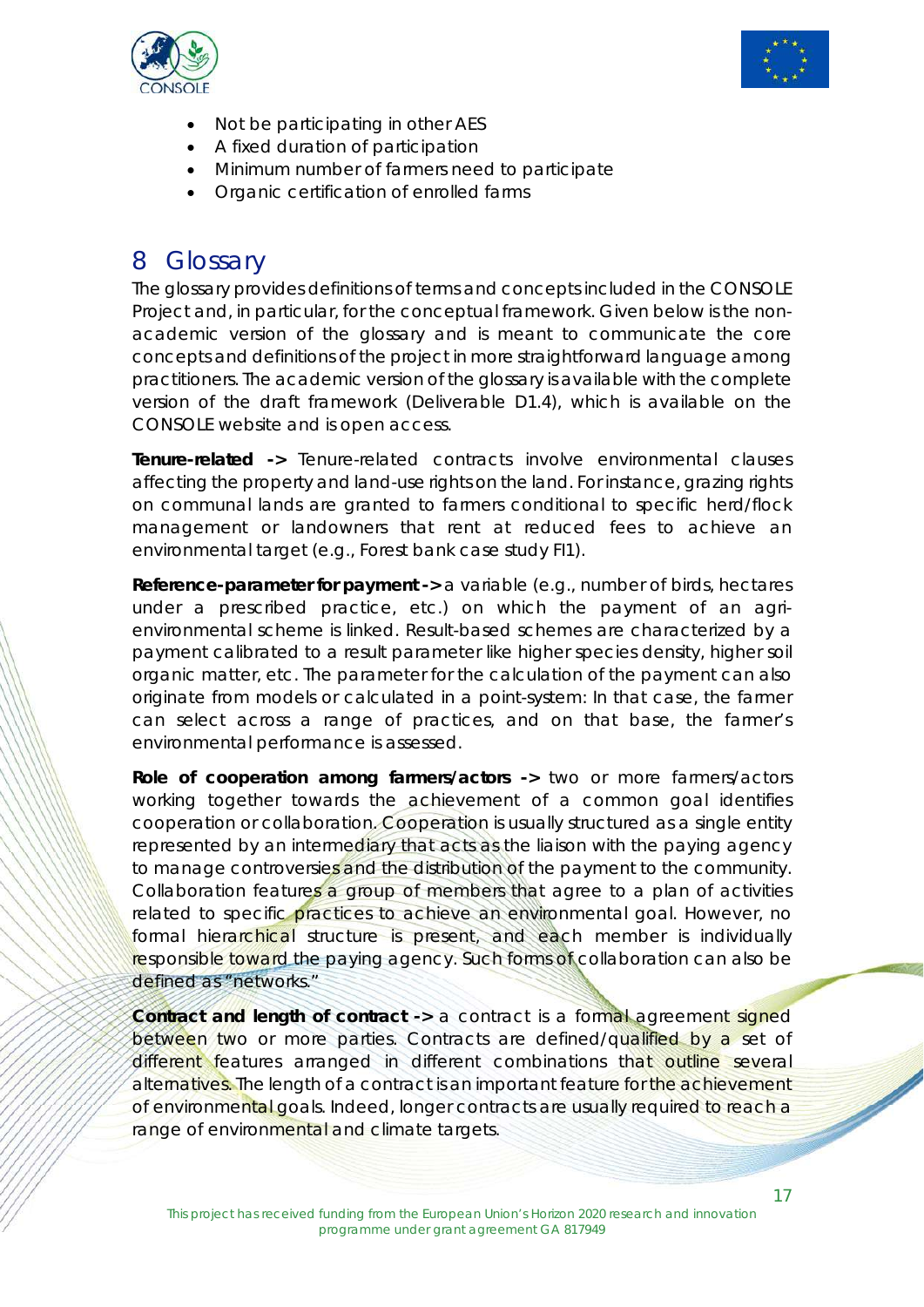![](_page_17_Picture_0.jpeg)

![](_page_17_Picture_1.jpeg)

**Actors/parties involved ->** the parties involved in a contract can be classified according to the institution involved. For instance, a typical form of the agrienvironmental scheme involves a public institution (payer) and an individual (the farmer receiving the payment). Other forms of contracts where only private parties are involved are attracting a relevant interest, as in the case of many value-chain contracts. Intermediaries can also be part of a contract that can facilitate the development of more articulated forms of contracts.

**Monitoring and enforcement ->** Monitoring and enforcement activities are necessary to ensure that farmers carry out the conservation measures for which they receive payments. Monitoring refers to checking the compliance with the clauses in a contract. Monitoring can also refer to programs aimed at studying/assessing the environmental impact of a specific agri-environmental scheme. Enforcement refers to procedures and sanctions that are applied in case of non-compliance.

**Flexibility ->** in general, flexibility concerns the possibility to customize to local/individual cases a contract; for instance, the possibility for a farmer to adapt a contract to his farm. Flexibility increases the acceptability of contracts but adds bargaining processes and potential trade-offs. Flexibility is also a core aspect of result-based contracts. Indeed, the philosophy of such contracts is based on leaving the farmers complete freedom of choice to reach the result of interest.

**Public good ->** in economics, a public good is non-rivalrous and non-excludable. Non-rivalrous means that a good can be "used" by multiple individuals. Nonexcludable means that it is not possible to exclude someone from "using" that good. An example is a natural landscape: it can be enjoyed by multiple individuals that cannot be excluded from enjoying it. Nonetheless, *pure*  environmental public goods responding exactly to those conditions are not common. For instance, a seascape is a public good where the non-rivalrous condition might be affected by overcrowding. Access to a natural park can be regulated so that it is not non-excludable. Thus, different possible cases do exist that are classified as club goods (non-rivalrous but excludable) and common goods (non-excludable but rivalrous).

**Externality ->** An economical process generating a secondary (and usually unintended) impact affecting a third party is an externality. Externalities can be positive (benefits) or negative (costs). The concept of environmental externality is particularly important for the design of agri-environmental schemes as these are usually focused on reducing negative environmental externalities typically related to agricultural activities such as water pollution, biodiversity depletion, etc.

**Value-chain contract approach ->** the feature of this solution concerns the valorization of a specific food supply chain according to the public good(s) that is delivered by its components. Typically, information on public goods delivered by supplier farms is transferred all along with the value chain up to the final consumers of the food product by means, for instance, of a brand. The rationale